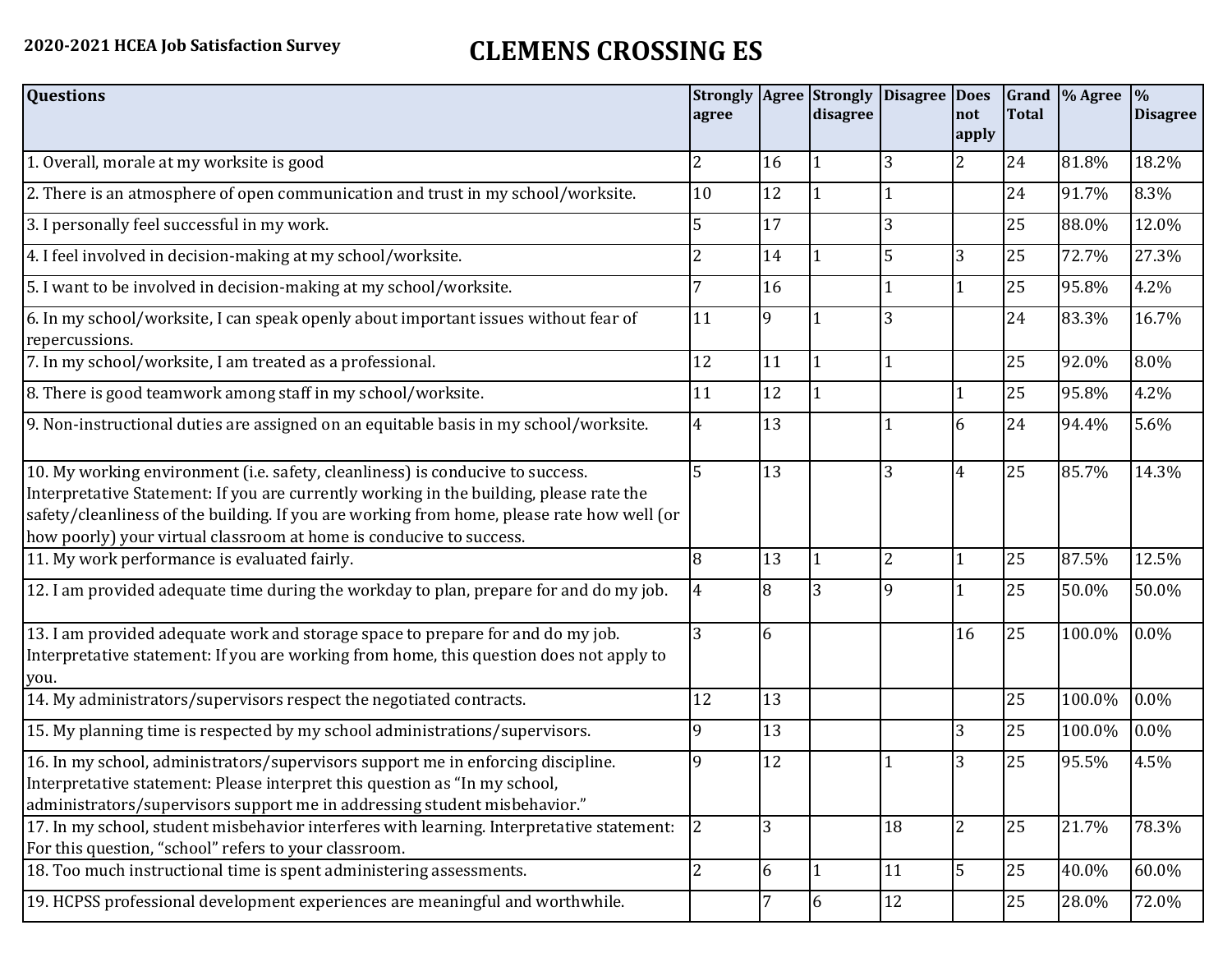## **2020-2021 HCEA Job Satisfaction Survey CLEMENS CROSSING ES**

| 20. Increased workload has contributed to a decline in my morale.                                                                                          |                | 12             |                | 4              | 1 | 24 | 82.6%   | 17.4%  |
|------------------------------------------------------------------------------------------------------------------------------------------------------------|----------------|----------------|----------------|----------------|---|----|---------|--------|
| 21. I am paid fairly.                                                                                                                                      |                | 12             | 14             | 9              |   | 25 | 48.0%   | 52.0%  |
| 22. I have confidence in the leadership exhibited by the HCPSS Superintendent.                                                                             |                | 16             | $\overline{2}$ | 6              |   | 25 | 68.0%   | 32.0%  |
| 23. I have confidence in the leadership exhibited by the Howard County Board of<br>Education.                                                              |                | 12             | $\overline{2}$ | 10             |   | 25 | 50.0%   | 50.0%  |
| 24. I have confidence in the leadership exhibited by the Howard County Education<br>Association (HCEA).                                                    | 16             | 8              |                |                |   | 25 | 96.0%   | 4.0%   |
| 25. I feel that HCPSS offers me the possibility of advancing professionally in the field of<br>education.                                                  | $\overline{4}$ | 17             | l 1            | $\overline{2}$ | 1 | 25 | 87.5%   | 12.5%  |
| 26. In my position, I receive appropriate and adequate support and training.                                                                               | 5              | 14             |                | 5              | 1 | 25 | 79.2%   | 20.8%  |
| 27. During this current school year, I have experienced harassing behavior from<br>colleagues.                                                             |                |                | 15             | 10             |   | 25 | $0.0\%$ | 100.0% |
| 28. During this current school year, I have experienced harassing behavior from<br>administrators/supervisors.                                             |                |                | 18             |                |   | 25 | 0.0%    | 100.0% |
| 29. During this current school year, I have experienced harassing behavior from parents.                                                                   | $\overline{2}$ | $\overline{2}$ | 12             | 9              |   | 25 | 16.0%   | 84.0%  |
| 30. At my school I spend most of my PIP time on non-instructional activities.                                                                              |                | $\overline{4}$ | $\overline{2}$ | 11             | 7 | 25 | 27.8%   | 72.2%  |
| 31. At my school our administrator includes time during PIP for teacher-initiated<br>collaboration.                                                        | 4              | 11             |                | 4              | 6 | 25 | 78.9%   | 21.1%  |
| 32. In my school, I spend too much time in meetings.                                                                                                       |                | $\overline{4}$ | 4              | 17             |   | 25 | 16.0%   | 84.0%  |
| 33. In my school, there is adequate support for special education students.                                                                                |                | 7              | 3              | 10             | 3 | 24 | 38.1%   | 61.9%  |
| 34. My administrator/supervisor provides people working from home with flexibility in<br>their workday.                                                    | 11             | 11             |                |                |   | 24 | 95.7%   | 4.3%   |
| 35. My administrator/supervisor has reasonable expectations of workload for staff while<br>in virtual learning.                                            | $\overline{7}$ | 15             |                | $\overline{2}$ |   | 24 | 91.7%   | 8.3%   |
| 36. Students have adequate technology and tools (hardware/software/connectivity) to<br>participate in virtual learning.                                    |                | 15             |                |                | 1 | 24 | 95.7%   | 4.3%   |
| 37. Staff have adequate technology hardware (e.g. computers, document cameras, other<br>technology hardware) to meet the requirements of virtual learning. | 8              | 11             |                | 5              |   | 24 | 79.2%   | 20.8%  |
| 38. HCPSS has provided the software I need to do my job and collaborate with colleagues. 6                                                                 |                | 17             |                |                |   | 24 | 95.8%   | 4.2%   |
| 39. The software and online services provided by HCPSS to do my job are difficult and/or<br>time-consuming to use.                                         | $\vert$ 5      | 7              | 13             | 9              |   | 24 | 50.0%   | 50.0%  |
| 40. In my class, I feel that students are engaged in virtual learning                                                                                      | $\overline{4}$ | 12             |                | 5              | 3 | 24 | 76.2%   | 23.8%  |